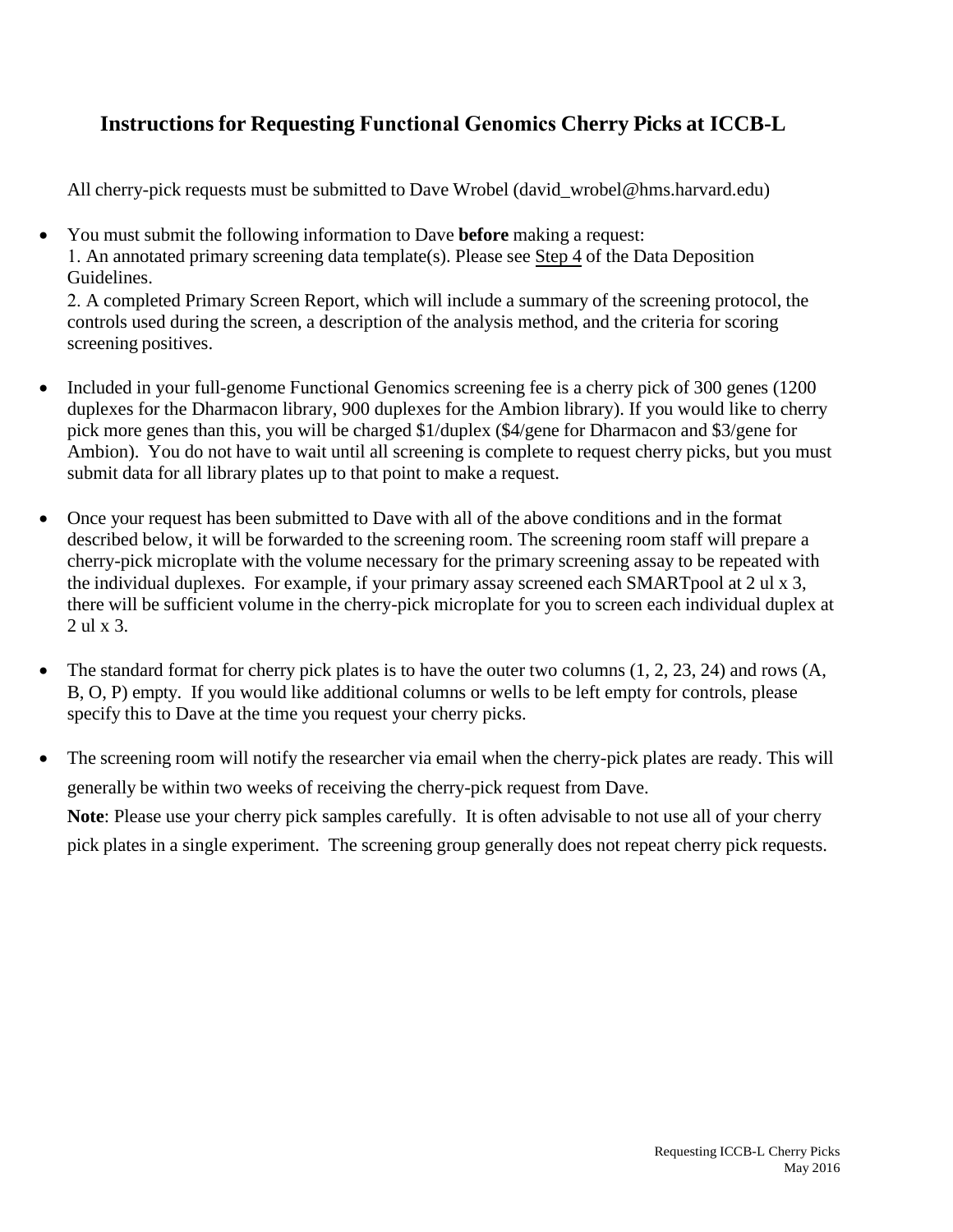## Required Format for Cherry Pick Requests

Screeners must make their own data file in Microsoft Excel in the following format: Example: cherry pick request file for screen # 101

| <b>Plate</b> | Well            | <b>Positive</b> | <b>Cherry Pick</b> | <b>Comment</b> | <b>Gene Symbol</b> | <b>Entrez Gene ID</b> | Catalog #   |
|--------------|-----------------|-----------------|--------------------|----------------|--------------------|-----------------------|-------------|
| 50001        | 109             | W               | С                  |                | AK1                | 203                   | M-006811-02 |
| 50001        | L11             | W               | C                  |                | DUSP6              | 1848                  | M-003964-01 |
| 50004        | 119             | M               | C                  |                | CCL <sub>23</sub>  | 6368                  | M-007835-01 |
| 50004        | K13             | M               | C                  |                | CCR5               | 1234                  | M-004855-02 |
| 50005        | <b>O07</b>      | W               | C                  |                | OR <sub>2</sub> W1 | 26692                 | M-014666-00 |
| 50006        | A20             | M               | C                  |                | DACH1              | 1602                  | M-013222-00 |
| 50006        | G20             | M               | C                  |                | CHAF1A             | 10036                 | M-019938-01 |
| 50006        | P18             | M               | С                  |                | HIST1H1C           | 3006                  | M-006630-01 |
| 50007        | A15             | M               | C                  |                | M96                | 22823                 | M-012796-00 |
| 50008        | P <sub>15</sub> | M               | С                  |                | ETV6               | 2120                  | M-010510-01 |
| 50009        | A19             | W               |                    | Very weak      | HOXC5              | 3222                  | M-013381-00 |
| 50009        | <b>B08</b>      | W               | C                  |                | TLX2               | 3196                  | M-017174-00 |
| 50009        | K11             | M               | С                  |                | LBX1               | 10660                 | M-012289-00 |
| 50011        | A16             | M               | C                  |                | <b>NNT</b>         | 23530                 | M-009809-00 |
| 50011        | C13             | W               | $\mathsf C$        |                | GLULD1             | 51557                 | M-008430-00 |
| 50012        | A19             | M               | C                  |                | UEV3               | 55293                 | M-008494-00 |
| 50012        | K08             | W               | $\mathsf C$        |                | CAPN1              | 823                   | M-005799-00 |
| 50015        | P18             | S               | C                  |                | KIF26A             | 26153                 | M-022010-01 |
| 50016        | A08             | W               | $\mathsf C$        |                | KCNH <sub>8</sub>  | 131096                | M-006238-01 |
| 50016        | <b>B06</b>      | W               | C                  |                | ASIP               | 434                   | M-011587-00 |

Screen 101 20 cherry-picks Dharmacon human library screened

Cherry pick request files should include all positives annotated as a W, M, or S. The columns should be **Plate**, **Well**, **Positive**, **Cherry Pick**, **Comment, Gene Symbol, Entrez Gene ID,** and **Catalog #**. The file must contain the **Screen Number** for which the cherry picks are being requested. The file must also contain the **number of cherry picks** being requested and the **RNAi library screened.**

- Place a C in the Cherry Pick column for those wells that you decide to cherry pick.
- Enter a comment for all positives that you decide not to cherry pick.
- The Plate and Well columns are listed in ascending order, first by Plate, then by Well.